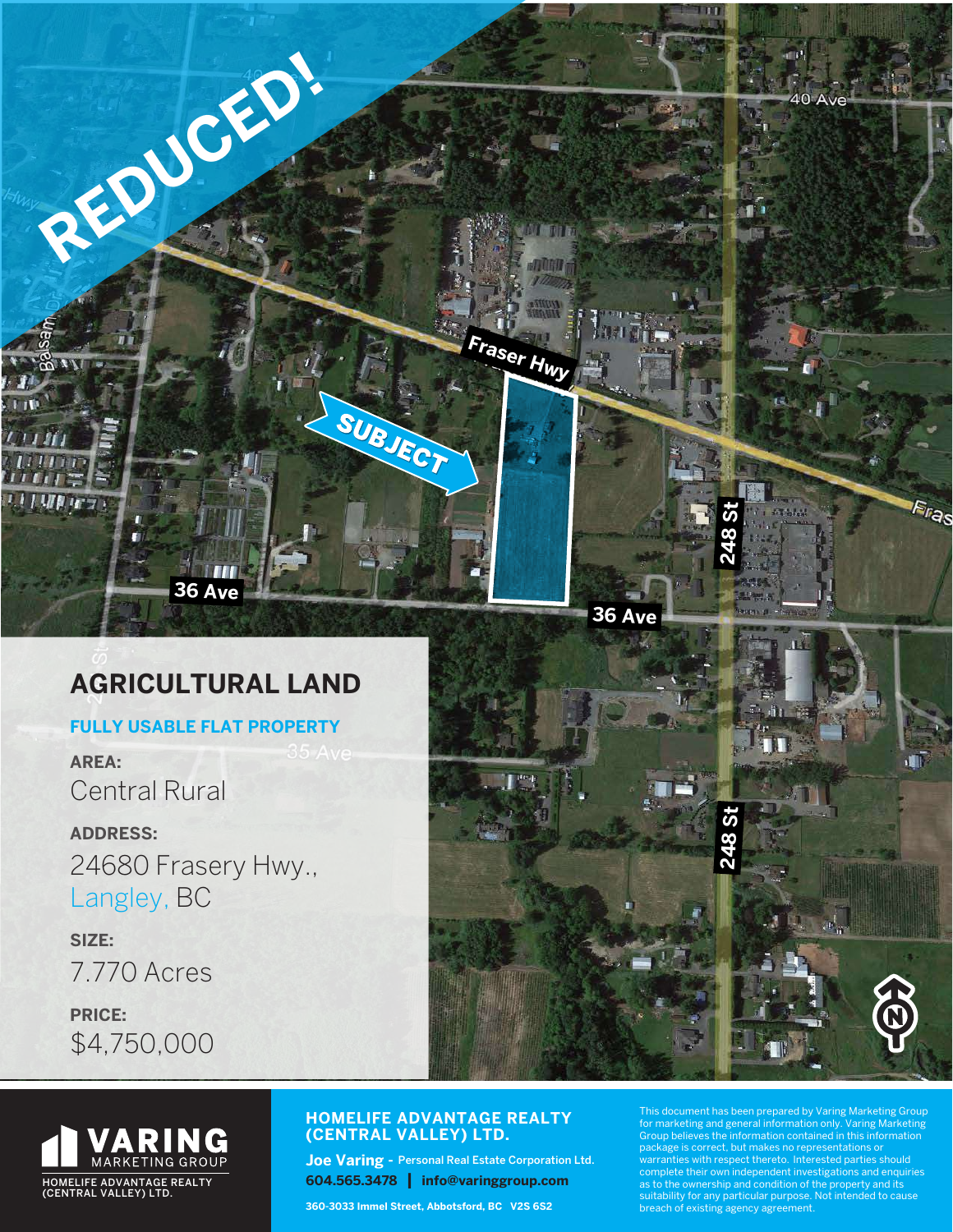# **PROPERTY DESCRIPTION**

**CIVIC ADDRESS:** 24680 Frasery Hwy., Langley, BC PID: 010-615-814

**SIZE:** 7.77 Acres

**PRICE:** \$ 4,750,000

#### **OPPORTUNITY:**

- 7.77 acres located in an ideal location
- Property is flat and fully usable with great potential
- Great exposure along Fraser Highway
- Close proximity to Poppy Estates Golf Course & Otter Co-Op
- ALR property with future potential

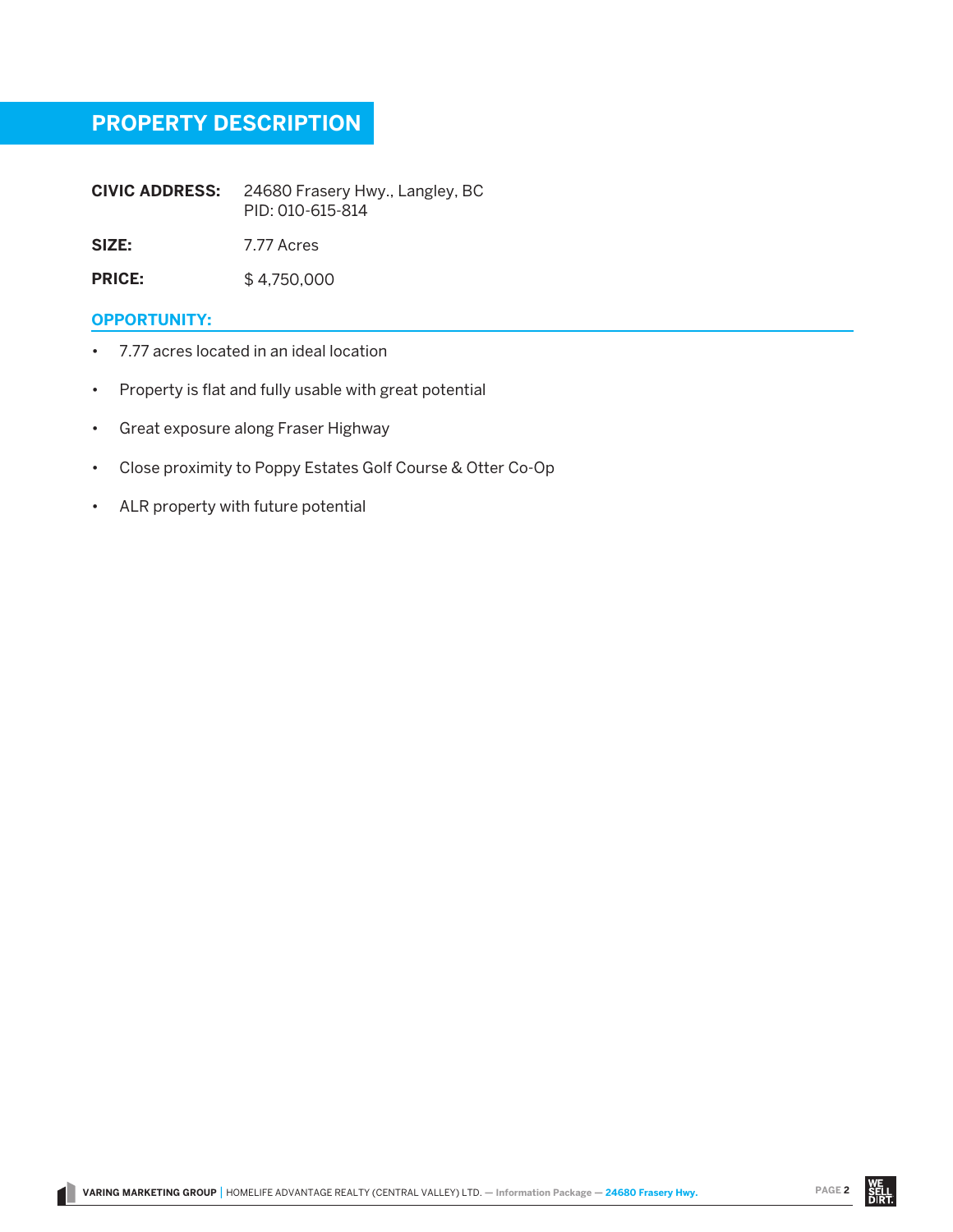**Geosource Map**



### **TOPOGRAPHY**



# **AERIAL VIEW**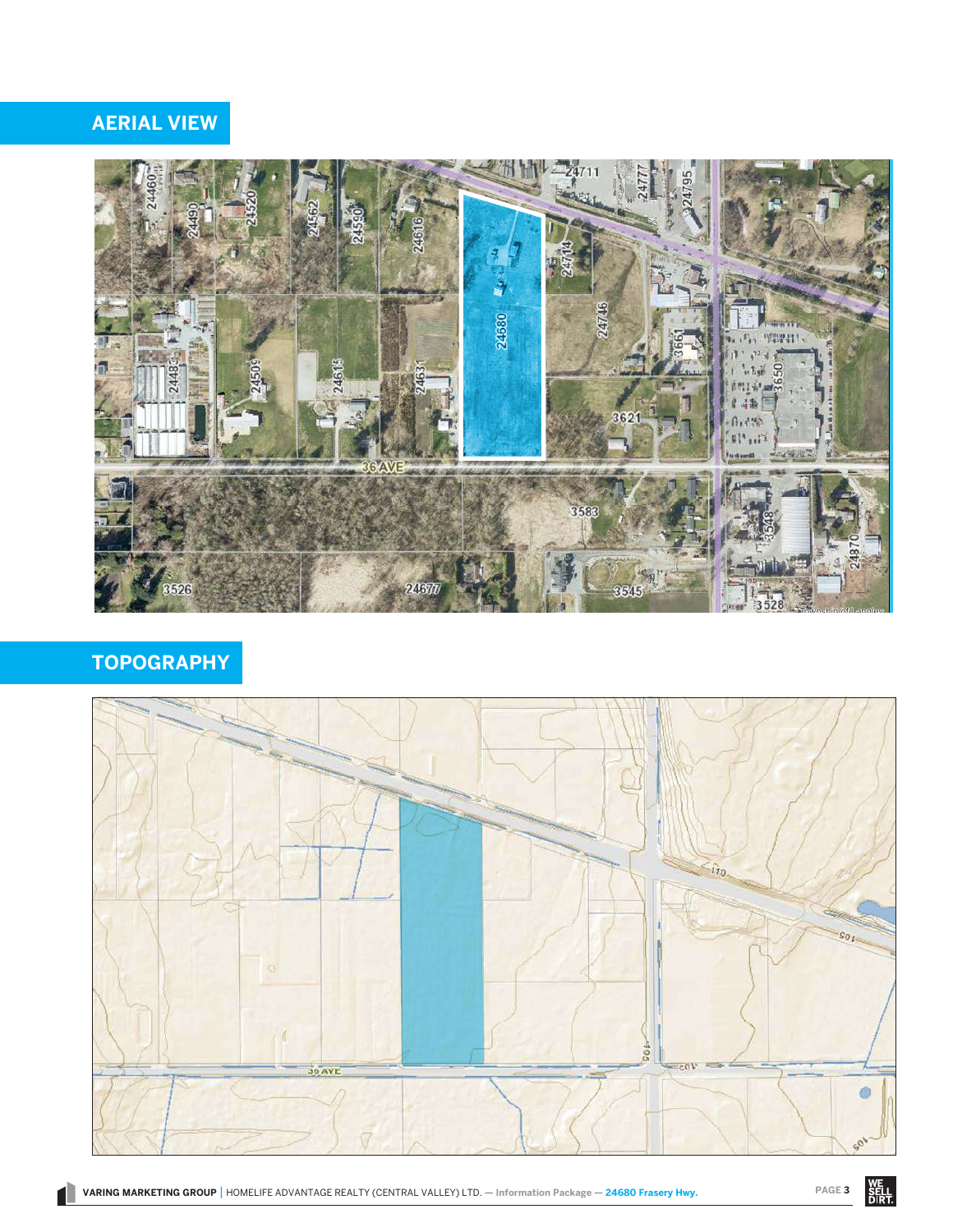#### VARING MARKETING GROUP | HOMELIFE ADVANTAGE REALTY (CENTRAL VALLEY) LTD. — Information Package — 24680 Frasery Hwy. PAGE 4 **CENTRAL VALLEY) LTD. — Informa**

Township of Langley





### **DIMENSIONS**

#### **SUBJECT DIMENSIONS SHOWN IN METERS**

promises regarding the completeness or accuracy of the information or its fitness for a particular purpose.



# **LEGAL VIEW**